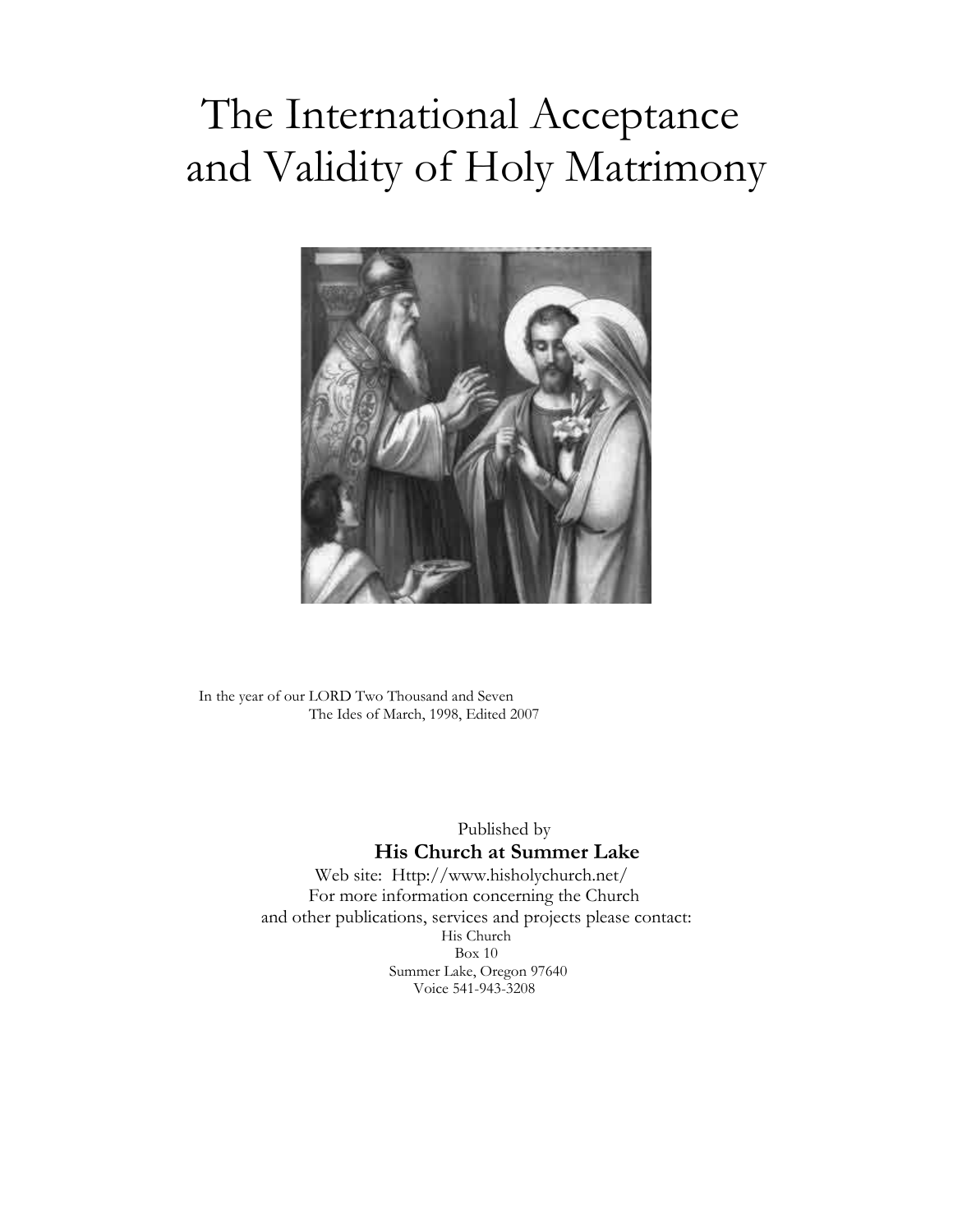#### **Is Holy Matrimony Valid?**

When two people marry, they agree to enter a state of matrimony as Husband and Wife. A question arises as they enter this new status. What is the Lex Fori<sup>[1](#page-1-0)</sup> of the agreement? Where do we find a remedy for the agreement they have entered into? What is the forum of that union?

One of the earliest forms of law recorded was the Ana Ittishu, or Family laws, of the Sumerians. It was a series of precepts that the local society looked to for guidance in deciding issues of conflict. It was not unlike "common words and phrases" which express fundamental concepts and precepts of law. The people were the *fountainhead of justice* through their voluntary community courts common to their society.

Codification arrived later when some men came to believe that they should be *the fountainhead of justice* rather than the people. Throughout history the law would move from the hands of the people to a ruling elite and back again. These elite were benefactors, who often exercised authority and enacted laws. They were often oppressive; this led to despotism and tyranny, which in turn would awaken the people to their original rights.

Are men to be guided by God in their hearts and minds, or by their own prejudice? God made men free to choose, and neither man nor his institutions of power and control can guarantee justice without virtue. People must constantly be vigilant to maintain any free society. They must be as concerned about their neighbor's right of choice as they are about their own. We may only be as free as we are willing to let others be free.

"I often wonder whether we do not rest our hopes too much upon constitutions, upon laws and courts. These are false hopes, believe me; these are false hopes. Liberty lies in the hearts of men and women; when it dies there, no Constitution, no law, no court can save it."[2](#page-1-1)

God, the Creator of mankind, wishes us to be free. Freedom is good for the soul. From the Exodus to Pentecost, men have sought ways to live together in freedom, remaining unyoked except by their God-given conscience, as well as their personal love for justice and mercy. Over the centuries, men have recorded numerous accepted methods, systems, and practices to be used in their individual pursuit of a free state under God.

**Matrimony under Canon law** is an ancient and unique, but binding relationship. Although the Church may be called on to facilitate such an alliance, the bond of the union is dependent upon the authority of God and the free consent of the two people who enter into matrimony. Their agreement is a contract, and as with all contracts, they must include a remedy for resolution of the terms of the agreement. By tradition, this includes two independent witnesses and the Church.

Canon law was an attempt to write down the precepts of the will of God. In Canon law, every man and his possessions belongs to the Family, and the governments they elect are "representative in nature and titular in office". Under Canon law, the power of choice remains in the hands of the Family unit, with society, through a common community, standing ready to supply arbitration and remedy under the guidance of the Church.

By Canon Law, "A marriage is brought into being by the lawfully manifested consent of persons who are legally capable. This consent cannot be supplied by any human power. Matrimonial consent is an act of will by which a man and a woman, by an irrevocable covenant, mutually give and accept one another for the purpose of establishing a marriage."<sup>[3](#page-1-2)</sup>

Canon law is not merely the common opinion of the people, but, by definition, must be in common with the opinion of God. In Canon Law, the couple marry each other under the authority of God, but also by the witness and acceptance of the congregation<sup>[4](#page-1-3)</sup> of the People and the permission of the families from which they sprang. Resolution of disputes with mercy and justice is not a prerogative, but a duty. We are told to love and protect each other's rights as much as we love our own.

**Common law**, which comes to America from Anglo-Saxon England, is mentioned in both the Constitution for the United States and the Judiciary Act of 1789, while "civil law" is not. There is a "civil nature at common law" which rests with every citizen's right and freedom to choose. "The powers not delegated to the United States by the

<span id="page-1-0"></span><sup>1</sup> The legal forum.

<span id="page-1-1"></span><sup>2</sup> Spirit of Liberty 189, Judge Learned Hand.

<span id="page-1-2"></span><sup>3</sup> Can. 1057 §1, §2

<span id="page-1-3"></span><sup>4</sup> Can. 1120 ...can draw up its own rite of marriage, in keeping with those usages of place and people which accord with the christian spirit;....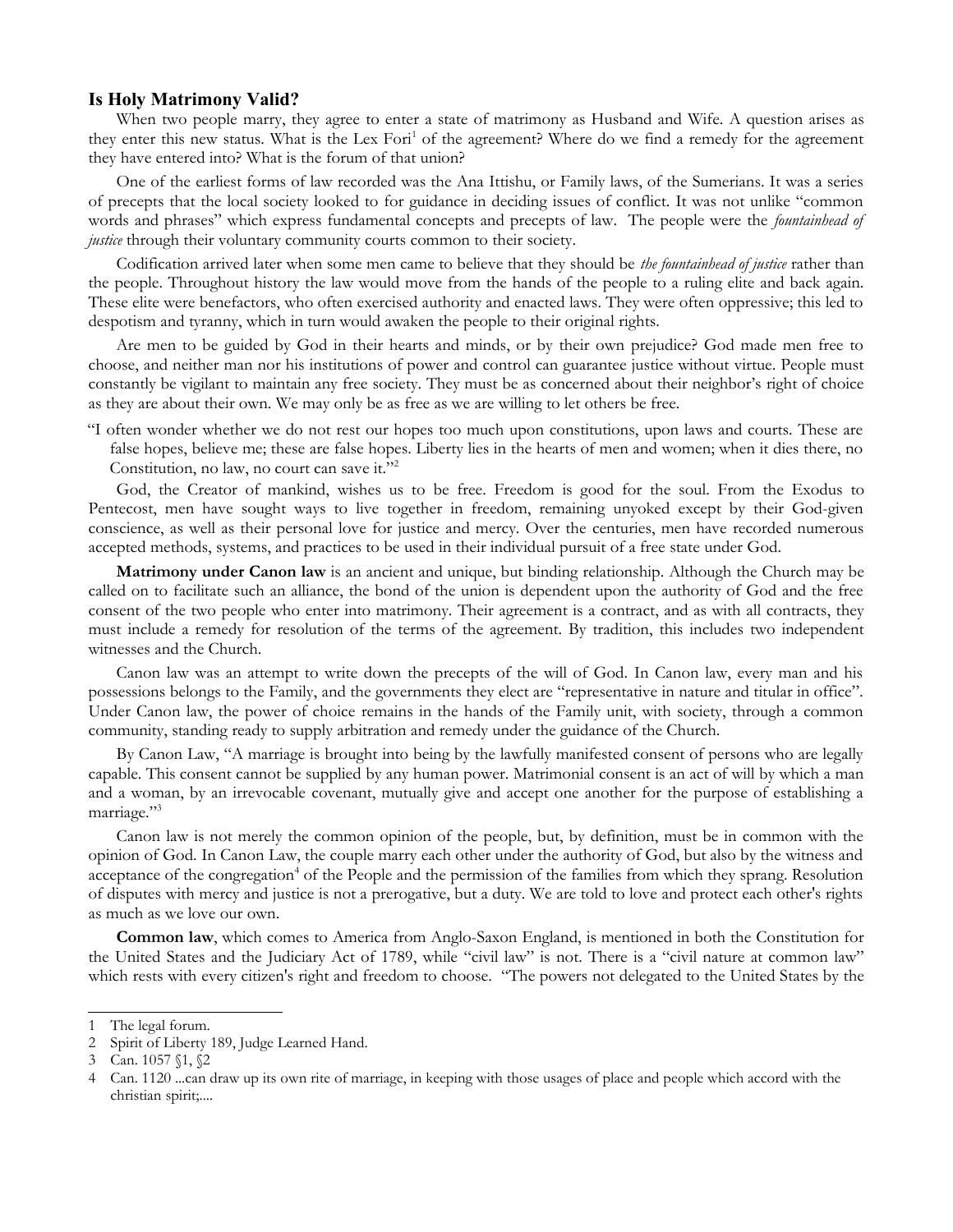Constitution, nor prohibited by it to the States, are reserved to the States respectively, or to the people."[5](#page-2-0) The States must also receive any delegated power from the People, where all rights began. Justice and mercy are dependent upon the people's good conscience and diligent practice of virtue. At common law, the people, as a sacred duty, must decide both fact and law.

Holy Matrimony should not be confused with common law marriage. The latter is specifically a union that is not solemnized and is undertaken without the consent of the people. The civil nature of the union of Holy Matrimony is provided by the civilian community, who bear witness, without objection, to the union. While they are not a party to the union, they have an interest in it. The union of Man and Woman is the foundation of all society, and when that union fails, all society suffers.

"**Marriage** , as distinguished from the agreement to marry and from the act of becoming married, is the civil status of one man and one woman united in law for the discharge to each other and the community of duties legally incumbent on those whose association is founded on the distinction of sex."[6](#page-2-1)

Secondly, marriage may be a civil status. *Civil* is a word used in "contradistinction to military, ecclesiastical, natural, or foreign; thus, we speak of a civil station, as opposed to …an ecclesiastical station"<sup>[7](#page-2-2)</sup>

"Marriage is often referred to as a civil contract, but the emphasis in such a reference is not on the word 'contract', but upon the word 'civil' as distinguished from ecclesiastical; since there is religious freedom in this country, a religious ceremony, and rules of ecclesiastical organizations with regard to marriage, have no legal significance."<sup>[8](#page-2-3)</sup>

It is important that we understand that the power of legislatures to make law is granted and limited by the source of that power, which is the people. Governments are endowed by their creator, the people, with rights and privileges. The source of all law begins in the hands of the people who were endowed by their creator with certain rights.

"Marriage is a personal fundamental right retained by the people under the Ninth Amendment and protected by due process First Amendment rights to privacy and association and by the Fourteenth Amendment from infringement by the states."[9](#page-2-4)

The people may surrender that personal fundamental right to the State, or they may maintain it by protecting it with voluntary and due diligence.

A "Marriage license:" is "A license or permission granted by public authority to persons who intend to intermarry,… By statute it is made an essential prerequisite to the lawful solemnization of the marriage."[10](#page-2-5) But "Marriage is a civil contract to which there are three parties - the husband, the wife and the state."[11](#page-2-6)

Civil law is a more centralized and authoritarian legal system, distinct from Common and Canon law. The Civil law, as a legal system, is based on Roman law, especially the Corpus Juris Civilis of Emperor Justinian. "'Civil Law,' 'Roman Law', and 'Roman Civil Law' are convertible phrases, meaning the same system of jurisprudence."[12](#page-2-7)

It is believed by many that "The civil law reduces the unwilling freed man to his original slavery; but the laws of the Angloes judge once manumitted as ever after free."<sup>[13](#page-2-8)</sup>

A civil marriage may not be the same as a marriage validly solemnized under Common and Canon law. Any civil law that attempts to invalidate Holy Matrimony, a religious rite, is void in a society where there is religious freedom. The Church is equally dependent upon the personal, moral, and religious convictions and beliefs of the people in the fulfillment of its role of servant to the people.

"One social factor should be considered in this context. In a number of countries it is necessary to marry in a

<span id="page-2-0"></span><sup>5</sup> X Amendment to the Constitution of the United States, Bill of Rights.

<span id="page-2-1"></span><sup>6</sup> Black's 3rd Ed. p. 1163.

<span id="page-2-2"></span><sup>7</sup> Civil - Bouvier's Law Dictionary, Revised 6th Ed (1856)

<span id="page-2-3"></span><sup>8</sup> Clark's Summary of American Law. Chapt I  $\S$ 2. The marriage status or relationship. pp. 140.

<span id="page-2-4"></span><sup>9</sup> "Family Law" Marriage; Annulment; Separation, by H. C. Dillon, Oregon State Bar. 5. (§2.5) Presumption of Validity of Marriage:n In re Estate of Megginson, 21 Or 387, 394–395, 28 P 388 (1891)

<span id="page-2-5"></span><sup>10</sup> Black's 5th Ed.

<span id="page-2-6"></span><sup>11</sup> Van Koten v. Van Koten. 154 N.E. 146.

<span id="page-2-7"></span><sup>12</sup> Black's 3rd p 332

<span id="page-2-8"></span><sup>13</sup> Libertinum ingratum leges civiles in pristinalm servitutem redigulnt; sed leges angiae semel manumissum semper liberum judicant. Co. Litt.137.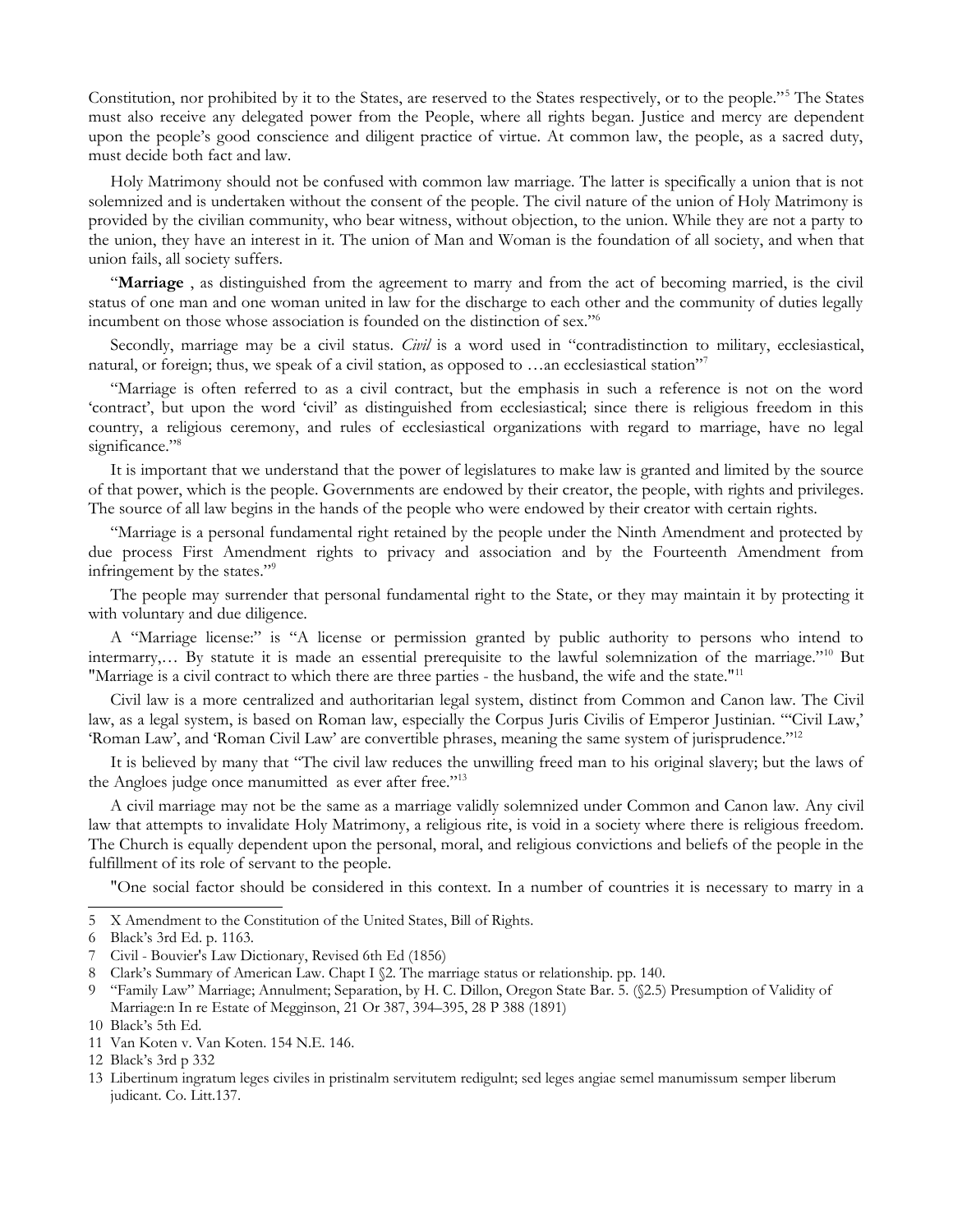secular, civil form of marriage; a marriage celebrated according to religious rites will be invalid (and, in certain instances, when contracted before the civil ceremony, will involve the parties or the clergyman in the commission of a criminal offense). Reference to the personal law of the parties as an alternative to the lex loci celebration may save the validity of such a religious marriage."[14](#page-3-0)

This is an important point to consider, particularly when their personal religious convictions and faith forbid becoming yoked with an exercising authority that does contrary to well-established doctrines and law.

In the following example, we see Holy Matrimony as being opposed to a civil contract before the Lex Fori of a civil registrar.

"The codex iuris canonici speaks with a certain scorn of the civil marriage as 'matrimonium civile ut aiunt', and sincere adherents of the Roman or the Eastern church must regard a civil contract concluded before a civil registrar, usually in a business-like fashion, as an act of irreverence to the Holy Sacrament."<sup>[15](#page-3-1)</sup>

In countries where statutory civil law is not the only choice, there are numerous options to unite Man and Women. Statutory civil law may require a civil license, but other forms are often equal to, if not superior to, the civil license by statute.

Civil law is defined by statute, and therefore a "civil marriage" under that law is often defined as a three party "civil contract,"[16](#page-3-2) which cannot be modified by the parties and includes the imposition of privileges and duties imposed by the State. To enter into that civil contract, permission and procedures compelled by statute may be imposed by the State as a party to the contract.

Although Holy Matrimony, as Husband and Wife, is a valid contract by virtue of the mutual consent of the parties, the solemn exchange of vows and property, the permission of the parents or family, and the witness by formal acceptance of the people, the corporate State is not a party to the contract. In fact, the State is *barred* from impairing that contract.<sup>[17](#page-3-3)</sup>

"Though mutual assent is necessary to enter into a marriage, the marriage itself is a status or relationship rather than a contract, the rights and obligations of the parties thereto being fixed by the law instead of by the parties themselves. Hence marriages are not within the provision of the United States Constitution forbidding a state to impair the obligation of contracts."[18](#page-3-4) But is the State the only---or even the primary---source of law?

A "civil marriage", defined in statute, is a personal relationship subject to the state's power to interfere with rights previously vested in that natural union of a Man and a Woman.<sup>[19](#page-3-5)</sup> According to the ancient and holy testaments, the original Husband and Wife were united as one body, and no man or State had the power to divide the sanctity of that union.<sup>[20](#page-3-6)</sup>

"Every person is a man, but not every man a person."<sup>[21](#page-3-7)</sup> "Man is a term of nature; person, of the civil law."<sup>[22](#page-3-8)</sup> "The

<span id="page-3-0"></span><sup>14</sup> The Law Commission Report on the Private International Law Aspects of Capacity to Marry and Choice of Law,(LRC 19– 1985).

<span id="page-3-1"></span><sup>15</sup> Ibidem

<span id="page-3-2"></span><sup>16</sup> Family law. Marriage; Annulment; Separation. "Marriage is a "civil contract." ORS 106.010. It is founded on the agreement of the parties and does not require religious solemnization for its validity. Unlike an ordinary contract, a civil contract cannot be modified by the parties. The parties may choose to enter into the contract, but marriage includes the imposition of certain rights and duties imposed on the parties by the state. Maynard v. Hill, 125 US 190, 211, 8 S Ct 723, 31 L Ed 654 (1888). There are three parties to the contract: man, woman, and the state. (1990 ed & 1997 supp) Helen C. Dillon.

<span id="page-3-3"></span><sup>17</sup> No State shall enter into any Treaty, Alliance, or Confederation; grant Letters of Marque and Reprisal; coin Money; emit Bills of Credit; make any Thing but gold and silver Coin a Tender in Payment of Debts; pass any Bill of Attainder, ex post facto Law, or Law impairing the Obligation of Contracts, or grant any Title of Nobility. Section 10, Clause 1:

<span id="page-3-4"></span><sup>18</sup> Clark's Summary of American Law. Chapt I §2. The marriage status or relationship. pp. 140.

<span id="page-3-5"></span><sup>19</sup> Family law. Marriage; Annulment; Separation. 2. (§2.2) Status Marriage is not a property interest of the parties; it is a personal relationship subject to the state's power to fix the conditions under which it may be created or terminated. Buchholz v. Buchholz, 248 NW2d 21, 23 (Neb 1976) (wife had no vested property right in her marriage but, even if she did, state has inherent "police power" to interfere with that right). (1990 ed & 1997 supp) Helen C. Dillon.

<span id="page-3-6"></span><sup>20</sup> "What therefore God hath joined together, let not man put asunder." Mr 10:9

<span id="page-3-7"></span><sup>21</sup> Omnis persona est homo, sed non vicissim.

<span id="page-3-8"></span><sup>22</sup> Homo vocabulum est; persona juris civilitis. Calvinus, Lex.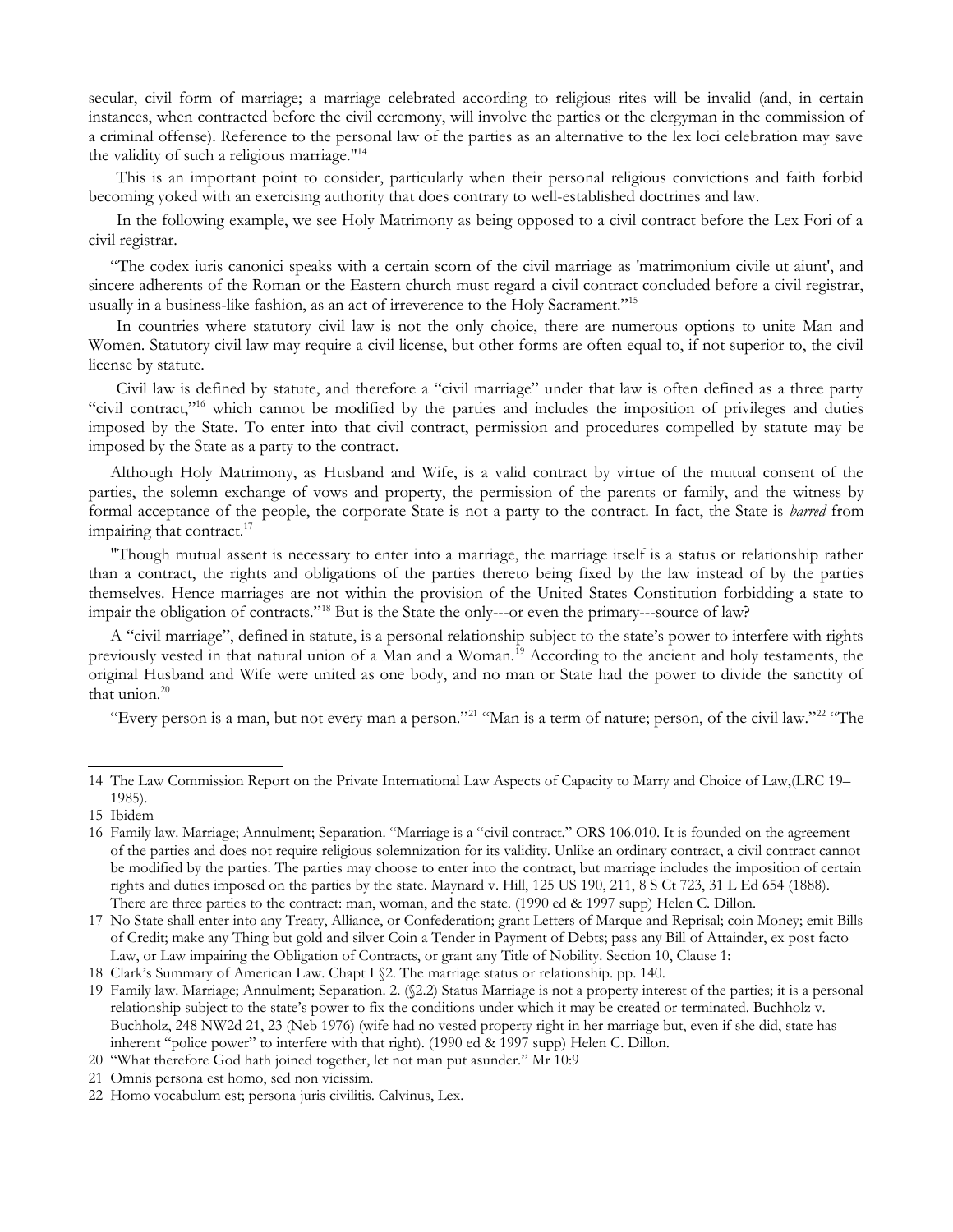union of a man and a woman is of the law of nature."<sup>[23](#page-4-0)</sup> The Husband is to love, honor and cherisher his Wife as a protector in a sacred union Sir William Blackstone wrote:

"By marriage, the husband and wife are one person in law: that is, the very being or legal existence of the woman is suspended during marriage, or at least is incorporated and consolidated into that of the husband; under whose wing, protection, and cover, she performs everything; and is therefore called in our law-french a fem-covert; and her condition during her marriage is called her coverture." Commentaries, Vol. 1, Chap XV.

Civil marriage is an offer of status under the wing, protection, and cover of the State. When the State becomes a party to the marriage by application and civil contract, the natural union of Husband and Wife is subverted by the presence of an unequal power within that union. This three-party union may be perceived as an adulterous one, not bound in love, but by the power of the State. A change in the status of what was originally only a natural domestic relationship, causes a change in status of the parties.

"At common law a married woman's contract is absolutely null and void ab initio ... It is settled by the decisions in this state that married women have no power, except such as is affirmatively given by statute, to bind themselves personally by contract."[24](#page-4-1)

If a women was free from the natural bonds, protection, and cover of Family and Husband she may go under the coverture of the civil State. The State would have the former right of the Husband, who in turn would become little more than a cohort. Her children would not belong to the corpus (or body) of the Family, but to the corporation of the State, which could then claim Parentis Loci. The purpose and procedure of the civil marriage license is to bind the husband and wife and their children under the authority of the State, which the State deems to be proper.

In statutory civil marriages there are three parties, the third being the State. In Holy Matrimony there are also three parties, the third being God, the Father. In a statutory marriage under civil authority, the State is the ruling judge<sup>[25](#page-4-2)</sup> of the marriage by mutual assent. In Holy Matrimony, solemnized by the rites of the Church, before witnesses and the congregations of the people, the Man and the Woman are fully married in the eyes of God and the people by mutual agreement.

The family union remains free within their greater Family and community. The recording institution of that union, the Church, remains a servant. There is a remedy for disputes through the congregation of the people and the religious community. The agreement is sealed and recorded through the solemnization by the witnesses and the Church.

"Marriage is defined to be a covenant between a man and a woman, in which they mutually promise cohabitation and a continual care to promote the comfort and happiness of each other. It is an institution of God, and a very honorable state. The Saviour honored it by his presence, and at such a solemnity wrought his first miracle: Buck Theo. Dictionary, 261, Lonas v. The State, 50 Tenn. 287, 308.

Ceremonies of marriage, as a religious ritual in a well organized Church and congregational bodies, are a valid solemnization with, or without, State sanctions. They are lawfully married. Their obligation and mutual promise are not diminished. No man or agency may treat a marriage as void because they have no statutory or state-issued civil license without doing an injustice, and impairing the obligations of that union. In fact, the state has long recognized the religious right of marriage as valid.

"It is well established that the failure to procure a marriage license does not have the effect of rendering the marriage void. The requirement of the license preliminary to marriage is wholly of statutory origin ... When a marriage has been proven there is a presumption in favor of its continuance." Browning v. Browning, 224 Md. 399 (1960)

A married couple must be presumed married unless evidence that they are not married can be produced. The regulatory purpose of a state marriage license requirement cannot be enforced by "the radical process of rendering void and immoral a matrimonial union otherwise validly contracted and solemnized."[26](#page-4-3)

In many states it has been ruled that:

"failure to procure a license does not invalidate a ceremonial marriage... In affirming the marriage as valid, the Court

<span id="page-4-0"></span><sup>23</sup> Conjuctio mariti et femina est de jure naturæ.

<span id="page-4-1"></span><sup>24</sup> Saunders v. Powell, 67 S.W. 402, 403 (1933).

<span id="page-4-2"></span><sup>25</sup> There Are gods Many http://www.hisholychurch.net/pdfiles/godsmany.PDF

<span id="page-4-3"></span><sup>26</sup> Feehley v. Feehley, 99 A. at 665.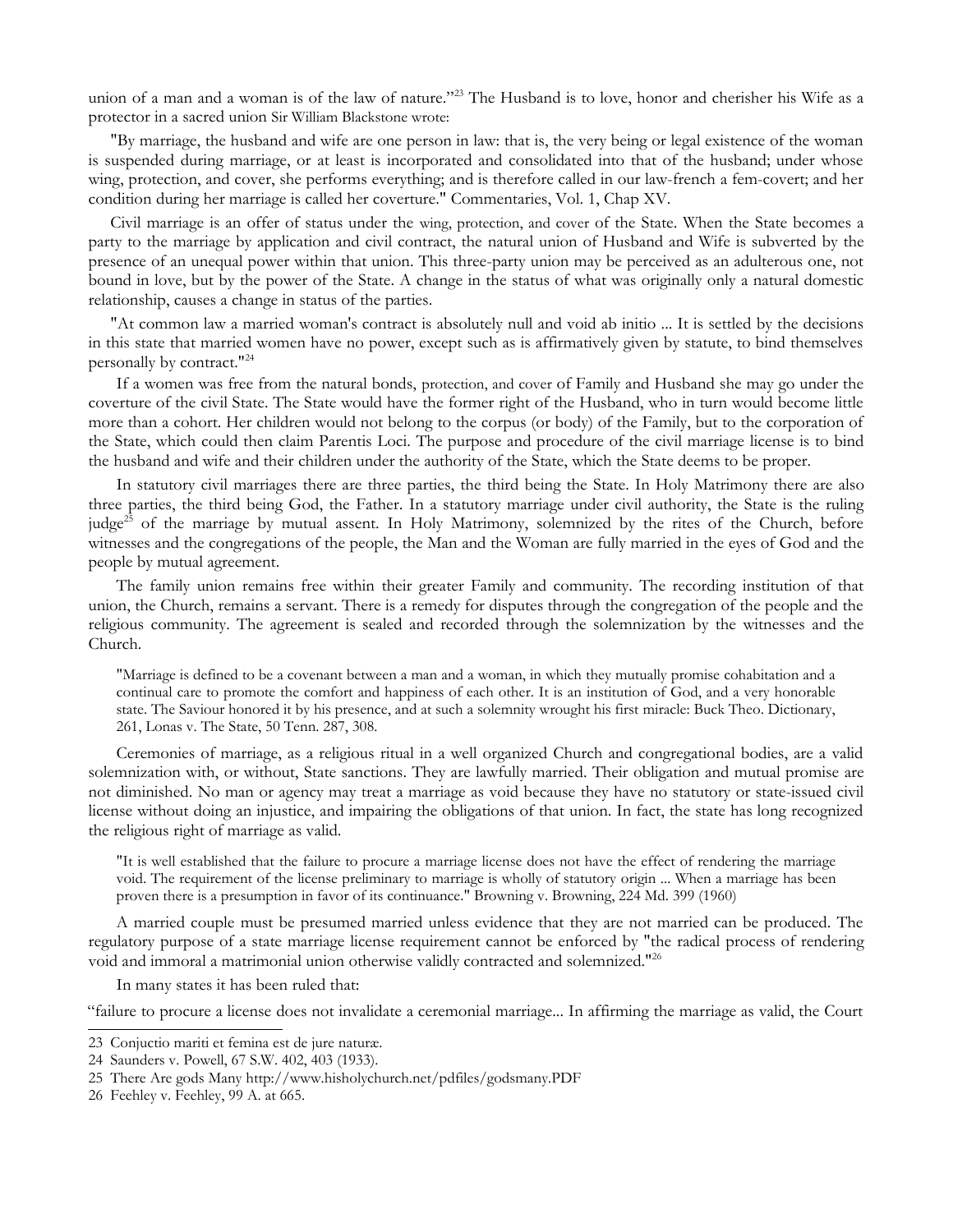relied on the common law principle that a marriage without a license is universally held to be valid in the absence of an express declaration by the Legislature that such a marriage is void. Hollopeter, 52 Wash. at 45; see Weatherall v. Weatherall, 63 Wash. 526, 529, 115 P. 1078 (1911) (absence of license or failure to properly file a license would not invalidate a marriage otherwise valid.)"

"The rule stated in Hollopeter remains the rule today. In the eyes of the common law, marriage is a civil contract. As Blackstone put it, the law treats marriage 'as it does all other contracts: allowing it to be good and valid in all cases, where the parties at the time of making it were, in the first place, willing to contract; secondly, able to contract; and, lastly, actually did contract, in the proper forms and solemnities required by law.' Picarella v. Picarella, 20 Md. App. 499, 316 A.2d 826, 832, n.10 (1974), quoting 1 William Blackstone Commentaries, Book I, ch 15, section 433. Lewis's Ed."

The same court went on to say, "We are aware of no authority for declaring a marriage to be valid for some purposes but not for others." If a marriage is valid for one purpose it must be valid for all purposes. This principle is not limited to States of the United States, but reaches into other national jurisdictions.

"It may be argued that our law should adopt an approach which would tend to uphold as *valid marriages* unions entered into by persons with a genuine matrimonial commitment. Too zealous an adherence to 'black-letter' private international law rules at the expense of a sound regard to the human realities of the situation would be socially damaging and potentially unjust. The *favor matrimonii* principle reflects the policy that marriages 'should be held to be valid unless there is some good reason to the contrary'." <sup>[27](#page-5-0)</sup>

What the Church is doing is creating or establishing documents that could be validated "using the chain authentication method". We may establish a record that "Matrimony ought to be free"<sup>[28](#page-5-1)</sup> and is essentially a religious act. For the state to say that they only recognize state marriages and not ecclesiastical marriages is to violate religious freedom. Any prenuptial agreement with the State Courts for remedy or protection, "draws subjection".[29](#page-5-2)

"If a ceremonial marriage is in fact established by evidence or admission it is presumed to be regular and valid, then the burden of showing that it was an invalid marriage rests on the party asserting its invalidity." Overton v. Overton, 260 N.C. 139, 143

In Holy Matrimony, in accordance with the Rites of the Church, there *is* a license to marry. The Family gives recorded permission ("license") for a member of a family to marry. Without both the families granting permission, the marriage, in one sense, could be considered "illegal" from the point of view of the long recognized Family laws of the people.

By that recorded permission, the Church, the parties, and witnesses formerly recognize the natural order of this relationship and document all aspects of this Holy union under God. Each Family agrees or grants permission that would otherwise be illegitimate within the coverture of the Family. The individuals marry in agreement, the people bear witness, and the Church keeps a record of all; and as a body, offers a Lex Fori remedy as well as coverture in, but not of, the world.

This is not done simply by witnessed documents and testimony, but by an admission to the existence of both the particular congregation, as well as the network of congregations of the Church. Without that network, the marriage has no true coverture or remedy beyond the parties, and they may appear to become a "limping marriage", e.g. one with no remedy.

There should be a valid and verifiable network of congregations as a Church, so as to provide remedy for internal and external disputes concerning the marriage. The servant Church can supply this connection of the kingdom of God through documenting relationships, intent, and providing remedy for arbitrating disputes. Like the property lines, you mark the boundaries.

What if Husband and Wife are incapacitated or die? Who would care for or raise the children? Who will step in and protect the integrity of the Family? It is the responsibility of every Family to clearly define and protect the nature of the Family through the voluntary Lex Fori in which they participate. It is customary to call upon the congregation

<span id="page-5-0"></span><sup>27</sup> Private International Law: Choice of Law Rules in Marriage, para. 2.35, clause (e) (1985), Choice of Law and Proceedings for nullity of Marriage, Chapter 1, Section 4. The favor matrimonii principle

<span id="page-5-1"></span><sup>28</sup> Matrimonia debent esse libra. Halkers, Max. 86; 2 Kent, Comm. 102.

<span id="page-5-2"></span><sup>29&</sup>quot;Protection draws to it subjection; subjection protection" Protectio trahit subjectionem, subjectio protectionem. Coke, Littl. 65.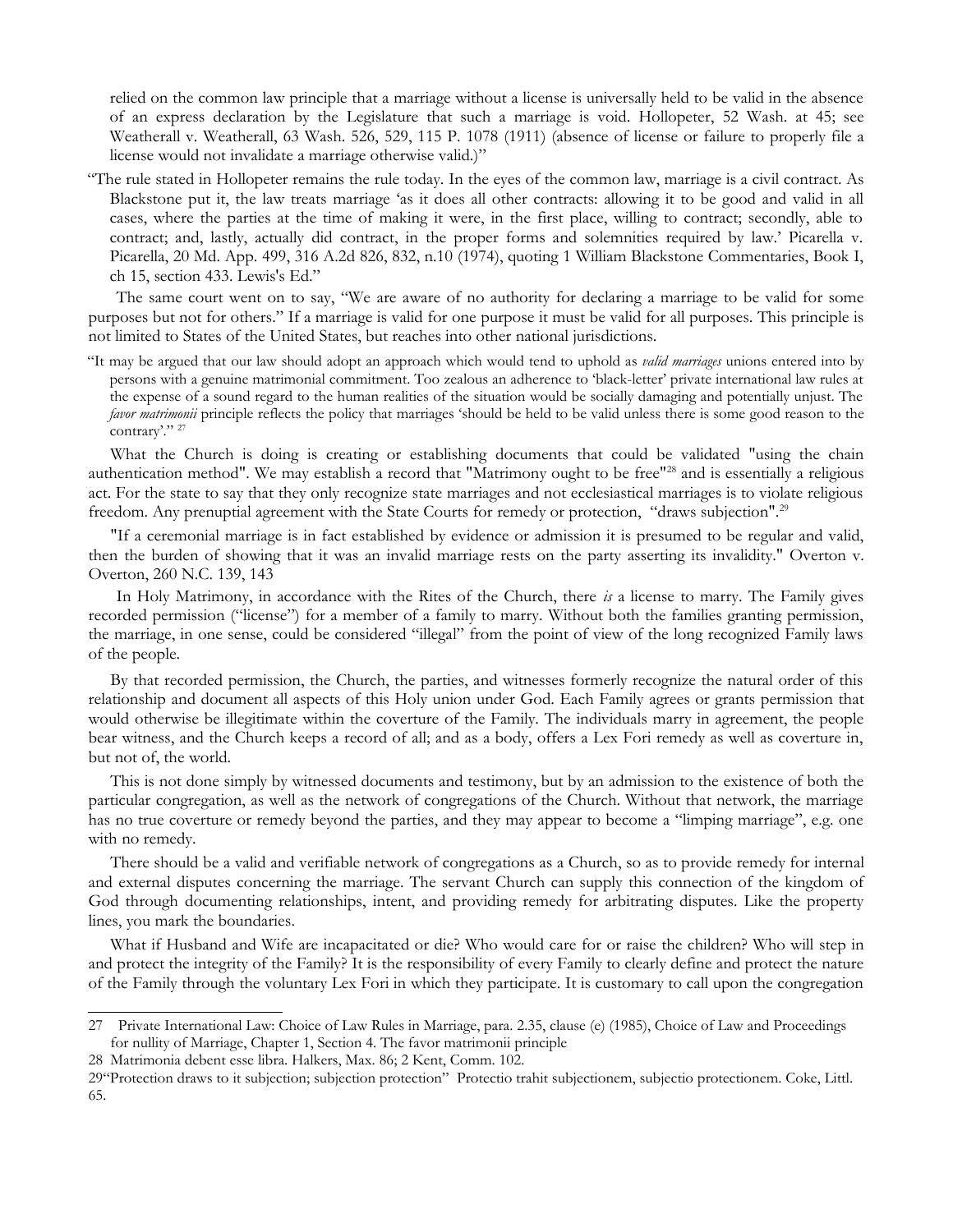of the people and the servant Church to authenticate their true matrimonial desire and status.

The extent of law within the corporate State is derived from the consent of its members, as persons. In the past, the power to decide fact and law rested in the hands of heads of families in the form of free juries of their peers. In other governments, the power rests almost entirely with the leaders of the State, who pass laws and appoint partisan administrative judges, who exercise authority. $30$ 

The shift between these two extremes is often determined by a series of ongoing applications, participation, and consent between the State and the people. The more responsible and diligent the people in the exercise of rights and duties to each other, the more free they will be.

In Reynolds v. U.S, an interesting opinion is expressed:

"Laws are made for the government of actions, and while they cannot interfere with mere religious beliefs and opinions, they may with practices. . . . Can a man excuse his practices to the contrary because of his religious belief? To permit this would be to make the professed doctrines of religious belief superior to the law of the land, and in effect to permit every citizen to become a law unto himself. Government could exist only in name under such Circumstances."

Yet, we see that in the definition of Republic it states, "A state or nation in which the supreme power rests in all the citizens… A state or nation with a president as its titular head; distinguished from monarchy." Titular is defined as, "existing in title or name only" while a monarch is "a single or sole ruler of a state… a person or a thing that suppresses others of the same kind." The professed religious belief of every citizen within the basic parameters of the Ten Commandments has been the foundational law of many nations with titular leaders for centuries.<sup>[31](#page-6-1)</sup> Godly governments of virtuous people should exist in name only when it comes to natural right.

 The extensive history of marriage tracks back to the common law of England, where it required some religious ceremony.[32](#page-6-2) "Civil marriages were not authorized to be performed by the Court Clerks until later in the Twentieth Century (1964); judges were not authorized to perform weddings in Maryland until the 21st Century (2002)."[33](#page-6-3) But now, many states are usurping this fundamental right of the People (and duty of the Church) by attempting to fine clergy who perform the sacred rite of Holy Matrimony.

Such usurpation may not be tolerated without surrendering those rights retained by the people in Articles I,<sup>[34](#page-6-4)</sup> IX<sup>[35](#page-6-5)</sup> and X. Holy Matrimony is a civil marriage by the witness and acceptance, without objection, of the civilian population of a place. Those participants are merely exercising rights retained by the people.

Using Oregon Revised Statutes (ORS) only as an example, section 106.010 defines by statute its offered form of Marriage as civil contract. If the state is a party to a contract it has every right---and even an obligation---to define the terms of that contract by statute. If no one is allowed to marry unless they enter into a three party civil contract with the State, then the people are truly subjects, and no longer free.

If there is religious freedom in this country, a marriage remains valid according to ORS 106.150. While there is a requirement in some states to apply for a license in order to enter into a civil contract of marriage with the State, there can be no obligation to enter into such contract in order to become married.

Is there a distinction between being married at a place in Oregon or another State and being married under the State of Oregon? Is a truly solemnized Church marriage valid in the eyes of the State? Can the makers of statutes only make rules concerning validating statutory civil licensed marriages? Should a true "government, of the people,

<span id="page-6-0"></span><sup>30</sup> Matthew 20:25-26, Mark 10:42-43, Luke 22:25-29.

<span id="page-6-1"></span><sup>31</sup> Judges 17:6 In those days [there was] no king in Israel, [but] every man did [that which was] right in his own eyes.

<span id="page-6-2"></span><sup>32</sup> "The Act of 1777, chap.12, concerning marriages…plainly indicated the understanding of the Legislature to be that no marriage was to be thereafter good and valid, unless celebrated by some religious rites and ceremony. It expressly provided that the rites of marriage should not be celebrated by any person within this State, unless by some ordained minister…." Denison v. Denison, 35 Md. 361 (1872).

<span id="page-6-3"></span><sup>33</sup> Circuit Court of Maryland for the Baltimore City, Amicus Submission of First and Franklin St. Presbyterian Church

<span id="page-6-4"></span><sup>34</sup> Amendment I: Congress shall make no law respecting an establishment of religion, or prohibiting the free exercise thereof; or abridging the freedom of speech, or of the press; or the right of the people peaceably to assemble, and to petition the Government for a redress of grievances.

<span id="page-6-5"></span><sup>35</sup> Amendment IX. The enumeration in the Constitution, of certain rights, shall not be construed to deny or disparage others retained by the people.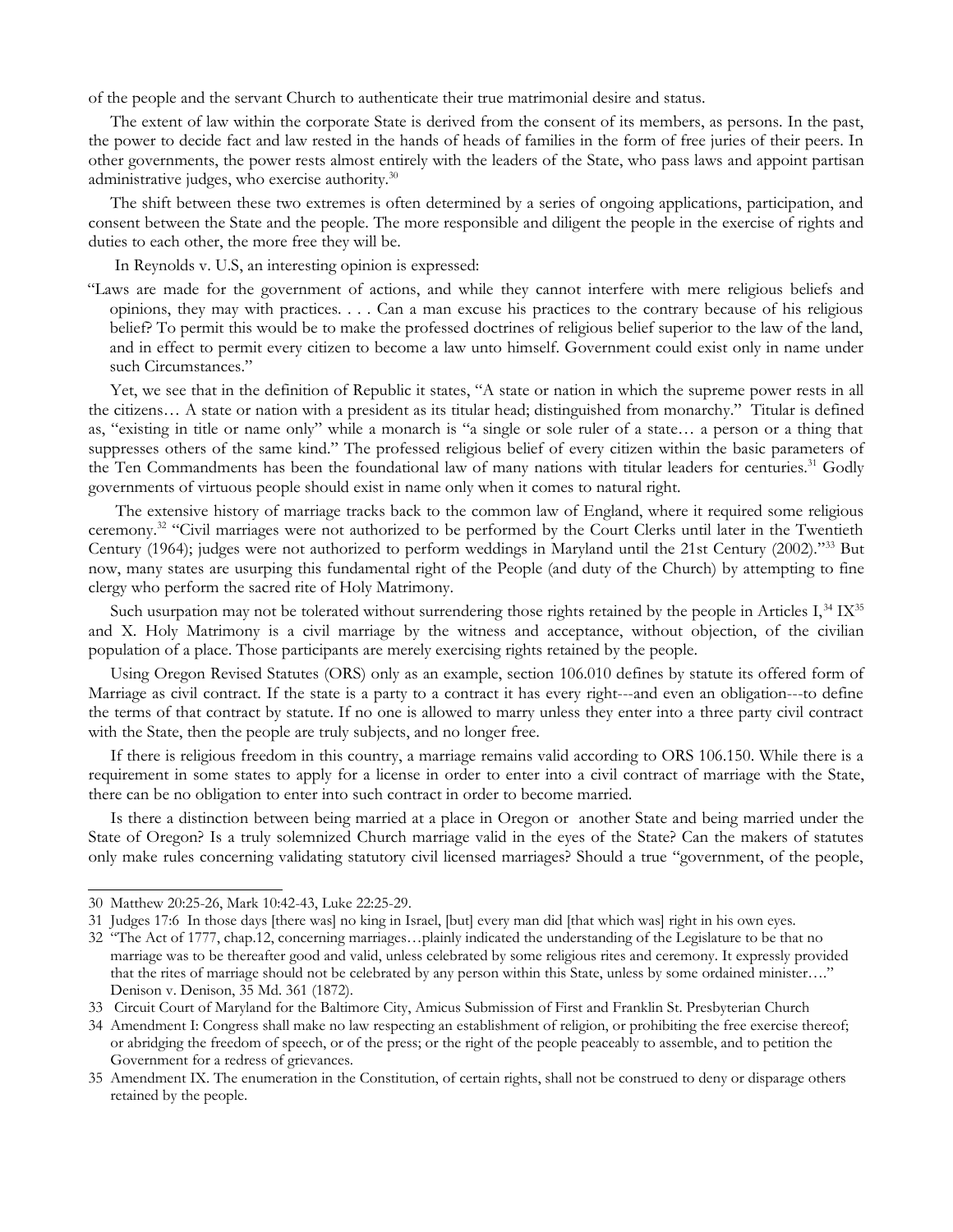by the people and for the people"<sup>[36](#page-7-0)</sup> be the source of law in the land?

According to Section 1. ORS 106.120 (1)(d) of the State:

(1)Marriages may be solemnized by: (d) A clergyperson of any religious congregation or organization who is authorized by the congregation or organization to solemnize marriages.

The state only makes rules about the state solemnization of their contract and license. But in 106.150 no particular form is required.

- 106.150 Form of solemnization; witnesses; solemnization before congregation. (1) In the solemnization of a marriage no particular form is required except that the parties thereto shall assent or declare in the presence of the clergyperson, county clerk, or judicial officer solemnizing the marriage and in the presence of at least two witnesses, that they take each other to be husband and wife.
- (2) All marriages, to which there are no legal impediments, solemnized before or in any religious organization or congregation according to the established ritual or form commonly practiced therein, are valid. In such case, the person presiding or officiating in such religious organization or congregation shall make and deliver to the county clerk who issued the marriage license the certificate described in ORS 106.170. [Amended by 1979 c.724 §5; 2001 c.501 $$2]$

How are we to understand this statute?

If the couple has not applied for a civil marriage license with The State of Oregon, the clergyperson may have nothing to deliver to the county clerk. If they have not chosen to enter into a three-party contract with the civil authority, their marriage as a natural domestic relationship is not invalidated. The Lex Fori is simply with the Church and the congregation or society of their choice.

"ORS 106.130 Validity of marriage solemnized by unauthorized person. A marriage solemnized before any person professing to be a judicial officer of this state, a county clerk, or a clergyperson of a religious congregation or organization therein is not void, nor shall the validity thereof be in any way affected, on account of any want of power or authority in such person, if such person was acting at the time in the office or the capacity of a person authorized to solemnize marriage and if such marriage is consummated with the belief on the part of the persons so married, or either of them, that they have been lawfully joined in marriage. [Amended by 1979 c.724 §4; 2001 c.501  $\S5$ "

While all society should have an interest in every marriage, no society should have a controlling interest. Holy Matrimony is "consummated with the belief on the part of the persons so married", verified and accepted by the good people of the place and the authenticated record of the Church. There is remedy for those who live by faith, hope, and charitable forgiveness in the perfect law of liberty, which is love. The community in congregation and the Church in service seek to protect the integrity of that marriage as if it were their own. Holy Matrimony is an institution of the Law of Nature and Nature 's God reserved to the people by God if they will be diligent to retain that blessed gift from God the Father.

<span id="page-7-0"></span><sup>36 &</sup>quot;This Bible is for the Government of the People, by the People, and for the People." John Wycliffe introduction to the Bible in 1382.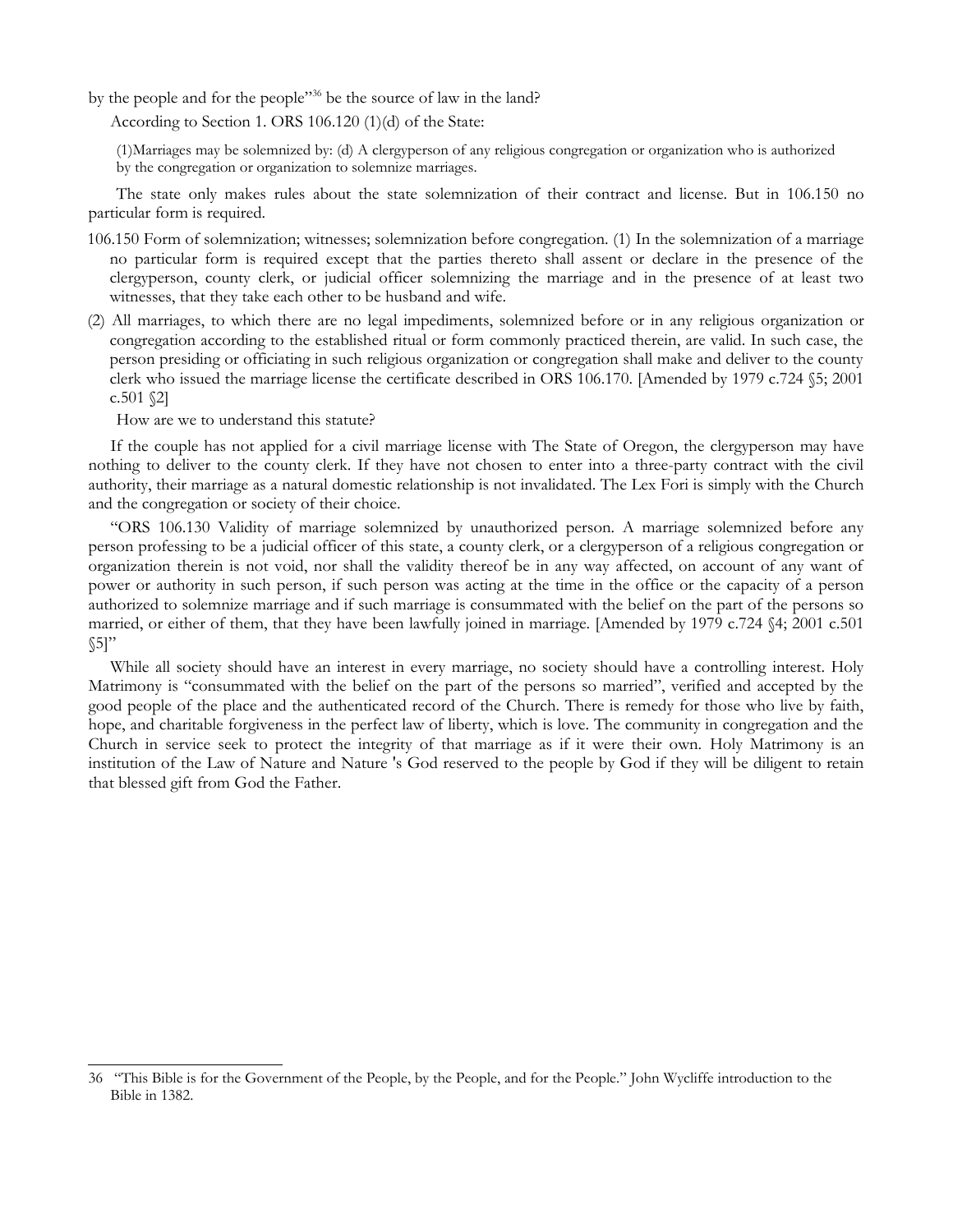| Official Marriage License and Authorized Certificate                                                                                             |                              |       |                                                                                                                                                  |  |                         |                                                    |      |                  |
|--------------------------------------------------------------------------------------------------------------------------------------------------|------------------------------|-------|--------------------------------------------------------------------------------------------------------------------------------------------------|--|-------------------------|----------------------------------------------------|------|------------------|
| By this license the Bridegroom and Bride are hereby granted permission to enter into the bonds of Marriage and the Rites of Matrimony as Husband |                              |       |                                                                                                                                                  |  |                         |                                                    |      |                  |
|                                                                                                                                                  |                              |       | and Wife to be Solemnized before Witnesses and certified by an official Minister of Records covered by the duties and jurisdiction of Canon Law. |  |                         |                                                    |      |                  |
|                                                                                                                                                  | Bridegroom and Husband to be |       |                                                                                                                                                  |  | Bride and Wife to be    |                                                    |      |                  |
| Name Include<br><b>Family Names</b>                                                                                                              |                              |       |                                                                                                                                                  |  |                         |                                                    |      |                  |
| Signature                                                                                                                                        |                              |       |                                                                                                                                                  |  |                         |                                                    |      |                  |
| From Assembly<br>Authority                                                                                                                       |                              |       |                                                                                                                                                  |  |                         |                                                    |      |                  |
| Day Born                                                                                                                                         | Day                          | Month | Year                                                                                                                                             |  | Day                     | Month                                              | Year |                  |
|                                                                                                                                                  |                              |       | Permission and or Advantage is hereby granted by respective Elder, Parents or Guardians or other Advocates to this Union.                        |  |                         |                                                    |      |                  |
| FatherElder<br>Guardian, Advocate                                                                                                                |                              |       |                                                                                                                                                  |  |                         |                                                    |      |                  |
| Signature or<br>Referenc Documents                                                                                                               |                              |       |                                                                                                                                                  |  |                         |                                                    |      |                  |
| Day signed                                                                                                                                       | Day                          | Month | Year                                                                                                                                             |  | Day                     | Month                                              | Year |                  |
| Mother<br>Guardian, Advocate                                                                                                                     |                              |       |                                                                                                                                                  |  |                         |                                                    |      |                  |
| Signature or<br>Referencing<br>Documents                                                                                                         |                              |       |                                                                                                                                                  |  |                         |                                                    |      |                  |
| Day signed                                                                                                                                       | Day                          | Month | Year                                                                                                                                             |  | Day                     | Month                                              | Year |                  |
|                                                                                                                                                  |                              |       | Marriage Solemnization and Authentication for Official use only.                                                                                 |  |                         | Witnessed according to established Laws and Rites. |      |                  |
| Location of<br>Ceremony                                                                                                                          |                              |       |                                                                                                                                                  |  | Witness Signature       |                                                    |      | Day. Month, Year |
| Day of<br>Solemnization                                                                                                                          | Day                          | Month | Year                                                                                                                                             |  | Printed name, from, etc |                                                    |      |                  |
| Minister.                                                                                                                                        | Printed name, from, etc      |       |                                                                                                                                                  |  | Contact info            |                                                    |      |                  |
| Signature                                                                                                                                        |                              |       | Day. Month, Year                                                                                                                                 |  | Witness Signature       |                                                    |      | Day. Month, Year |
| Contact info                                                                                                                                     |                              |       |                                                                                                                                                  |  | Printed name, from, etc |                                                    |      |                  |
|                                                                                                                                                  |                              |       |                                                                                                                                                  |  | Contact info            |                                                    |      |                  |
|                                                                                                                                                  |                              |       | Wherefore they are no more twain, but one flesh. What therefore God hath joined together, let not man put asunder. Matthew 19:6.                 |  |                         |                                                    |      |                  |
| Seals of Authentication:<br>δικός του εκκλησία<br>και νόμοs<br>νόμος λύση<br>και νόμος συμβατικός<br>και νόμος ρυθμίζω                           |                              |       |                                                                                                                                                  |  |                         | Other authenticating agencies or seals:            |      |                  |
| Suus Sanctus Templum<br>quod instituta apostolica est<br>lex loci solutionis<br>et lex loci contractus<br>et lex loci arbitri.                   |                              |       |                                                                                                                                                  |  |                         |                                                    |      |                  |
| הכנסייה הקדושה שלו<br>וחוק קנון<br>החוק של מקום של חוזה<br>וחוק של<br>וחוק של<br>מקום של<br>בוררות, ומקום חוק<br>של פתרון.                       |                              |       |                                                                                                                                                  |  |                         |                                                    |      |                  |

Form M19:6 - 2009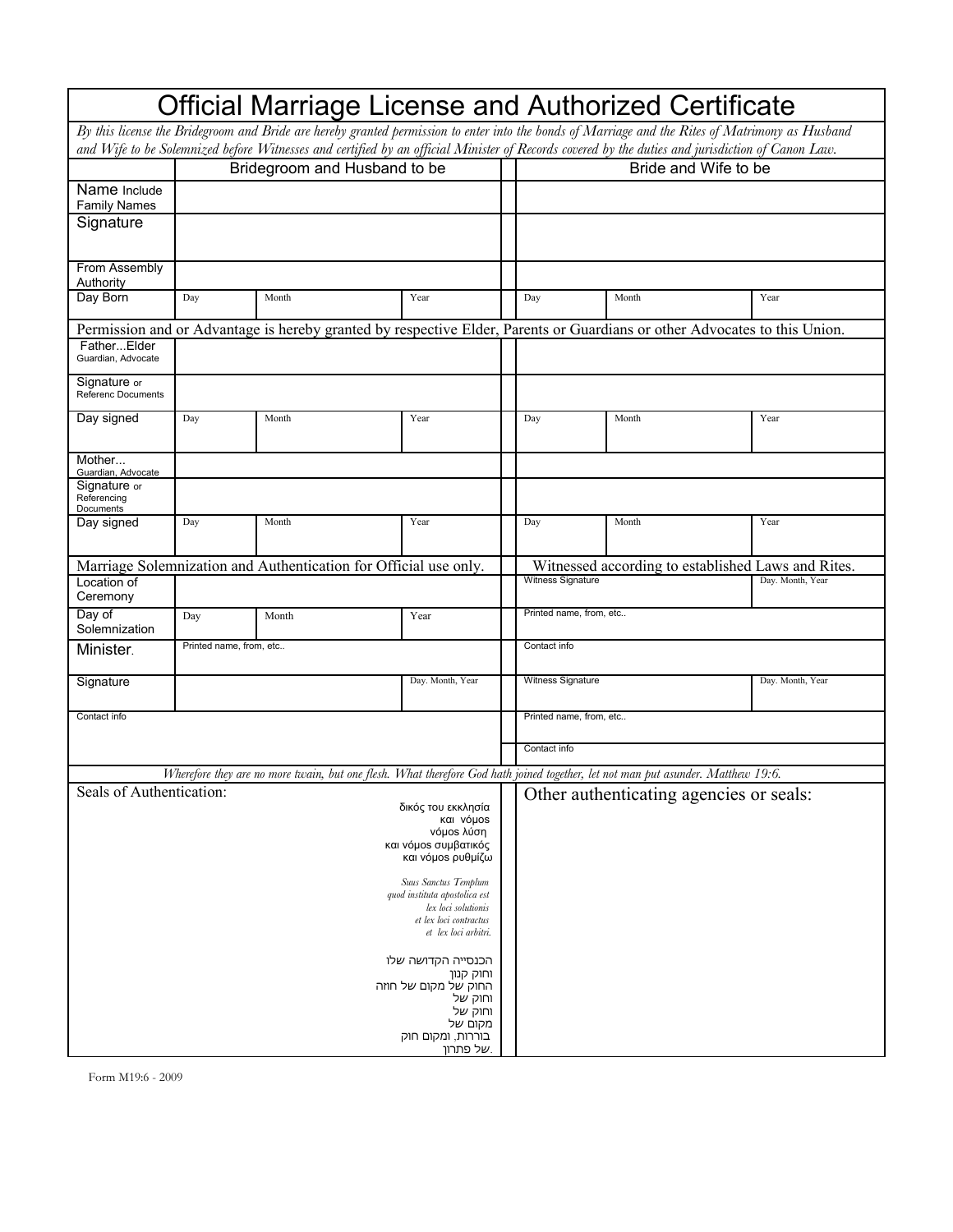## Instructions for the Marriage License and Certificate

This **Official Marriage License** is a sanctioned form and is offered in good faith and service to all those who wish to engage in the act of marriage and in the Rites of Matrimony as instituted by law.

The first part of this form should be filled out by those intending to marry and consenting to be married in accordance to the Rites of Marriage and a lawful Matrimonial Union as Husband and Wife.<sup>[37](#page-9-0)</sup>

The second part of this form is to be filled out by *concerned* parties of this Union granting mutual consent including but not limited to the surviving parents, guardian or other family members, or their proxy as an advocate [other ancestral members or associates, etc.]. Full Names should be filled in [printed], with the parties or an advocate signature. Other documents may be submitted in support of this permission in support concerning the lawful nature of this union.

[If the parties are not available or present at the time of the contractual union other supporting documents, copies should be filed with Records Ministry].

By this *license* the Bridegroom and Bride are hereby granted permission to enter into the bonds of Marriage and the Rites of Matrimony as Husband and Wife to be Solemnized before Witnesses and certified by an Official Minister of the Records Ministry according to the consent of the parties and under the authority of Natural and Canon Law. The Marriage and Ceremony is both a legal contract by natural consent and a sacrosanct solemnization of that mutual and binding compact [Pacta Servanda Sunt]. The Domestic Relationship is legally binding based on the inherent and unalienable right to contract and the right of choice of binding remedy prior to agreement.

The marriage is brought into being by the lawfully manifested agreement of individuals who have obtained consent, are able to compact and openly solemnize that agreement, by which a man and a woman establish between themselves a partnership for their whole life, and which by the nature of Husband and Wife are ordered to the well-being of each other and to the procreation and upbringing of their children.<sup>[38](#page-9-1)</sup>

The Third Part of this form is the **Official Marriage Certification**. This form may be used to bear witness to their Union by the Authority of this Government and its Auxiliaries, established in Law. This document and certification includes spaces for contact, location, witnesses and seals to the ceremonial exchange of vows.

Items to be obtained and recorded by an Official Minister of the Ministry of Records:

- 1) Location and Day of solemnization are required;
- 2) The signatures of two witnesses to the ceremony and the day confirmed are required for the completion of this form, including any available contact information;
- 3) A minister in attendance must sign as witness to this lawfully binding agreement to marry between two consenting adults of the opposite sex as Husband and Wife by the higher authority and further to the testimony of witnesses of this lawful ritual and ceremony;
- 4) Upon receipt of this certificate the Ministry of Records shall seal the document as a witness and official authentication to all other governments, principalities and jurisdictions of the Free and Sacred Union of the participating parties under the Rites of Matrimony and the rules governing this Lawful Jurisdiction.

This License and Certificate and *true and actual copies* under the seal shall be kept on file by the ministry of Records and by the married couple. They shall be used and received as an official witness to all nations of the Solemnization and Authenticity of their Union.

Actual written marriage contracts between the parties should also be on file with the Church for mutual protection and assurance. Primary Remedy for this union, covenant and contract is by mutual arbitration before the Authority of this Government and its Auxiliaries in accordance with the dictates of written compact and the laws and traditions of the Sovereign authority, the Polity and Canon Law.

<span id="page-9-0"></span><sup>37</sup> Note: The Assembly represents the civil authority of the marriage in congregation.

<span id="page-9-1"></span><sup>38</sup> Canon 1055.1 Marriage is a covenant by which a man and a woman establish between themselves a partnership of their whole life, and which of its own very nature is ordered to the well-being of the spouses and to the procreation and upbringing of children. Canon 1057.1 1057.2, 1058. Matthew 19:6.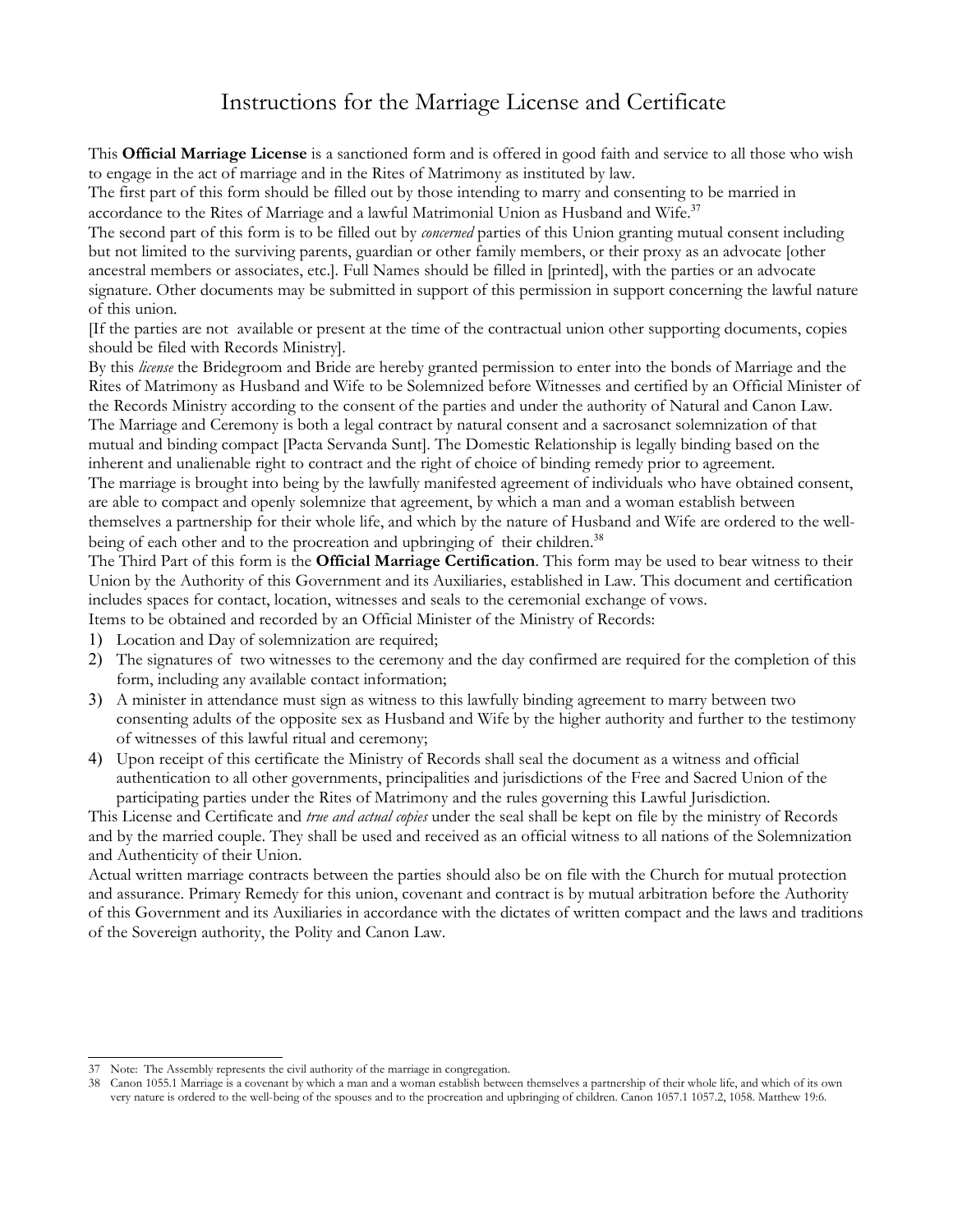#### **Biblical references on Matrimony**

- Ge 2:18 And the LORD God said, [It is] not good that the man should be alone; I will make him an help meet for him.
- Ge 3:20 Adam .. Eve..Ge 4:1 Adam knew Eve .. and she conceived... Ge 6:18 ... thou shalt come ... and thy sons, and thy wife, and thy sons' wives with thee.
- Jud 14:2 And he .. told his father and his mother, ... get her for me to wife.
- Mt 19:5 ..., For this cause shall a man leave father and mother, and shall cleave to his wife: and they twain shall be one flesh?
- Mt 19:9 shall put away his wife, except [it be] for fornication, and shall marry another, committeth adultery: and whoso marrieth her which is put away doth commit adultery.
- Mr 10:7 For this cause shall a man leave his father and mother, and cleave to his wife;
- Mr 10:11 put away his wife, and marry another, committeth adultery against her.
- Lu 16:18 Whosoever putteth away his wife, and marrieth another, committeth adultery: and whosoever marrieth her that is put away from [her] husband committeth adultery.
- 1Co 7:2 ... let every man have his own wife, and let every woman have her own husband.
- 1Co 7:3 Let the husband render unto the wife due benevolence: and likewise also the wife unto the husband. 1Co 7:14 For the unbelieving ... is sanctified ... now are they holy. 1Co 7:39 The wife is bound by the law as long as her husband liveth; ...
- Eph 5:22 33 Wives, submit yourselves unto your own husbands, as unto the Lord. ... even as Christ is the head of the church....: So ought men to love their wives as their own bodies. ... For this cause shall a man leave his father and mother, and shall be joined unto his wife, and they two shall be one flesh. Nevertheless let every one of you in particular so love his wife even as himself; and the wife [see] that she reverence [her] husband.
- 1Peter 3:7 Likewise, ye husbands, dwell with your *wives* according to knowledge, giving honour unto the wife, as unto the gentler vessel, and as being heirs together of the grace of life; that your prayers be not hindered.
- Romans 13:10 Love worketh no ill to his neighbour: therefore love [is] the fulfilling of the law.
- 1 John 4:7 Beloved, let us love one another: for love is of God; and every one that loveth is born of God, and knoweth God.
- 1 John 4:12 No man hath seen God at any time. If we love one another, God dwelleth in us, and his love is perfected in us.
- 1Ti 3:2 ... be ... husband of one wife, vigilant, sober, of good behaviour, given to hospitality, apt to teach;
- 1Ti 5:14 I will therefore that the younger women marry, bear children, guide the house, give none occasion to the adversary to speak reproachfully.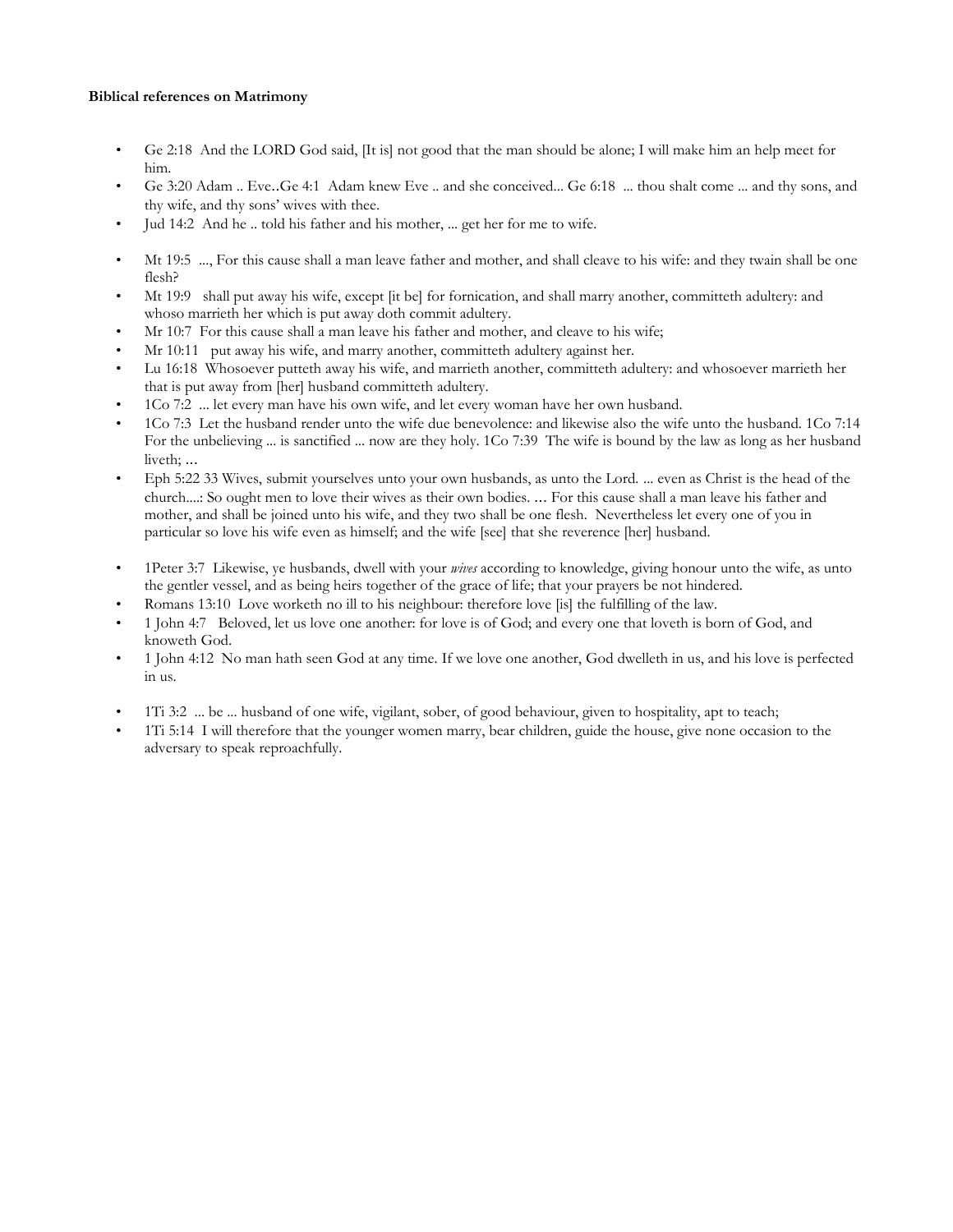# Solemnization of Matrimony

### **Dearly beloved,**

We are gathered here today in the sight of God and in the face of this company, to bear witness to the solemn vows of Holy Matrimony.

The joining of two souls in Holy Wedlock is not to be entered into unadvisedly or lightly; but reverently, discreetly, soberly, and with respect of God. This Man, \_\_\_\_\_\_\_\_\_\_\_\_\_\_\_\_\_\_\_\_\_\_\_\_ [The Groom], this Woman, [The Bride] do come to be joined in this holy estate. If any one can show just cause, why they may not lawfully be joined together, let him now speak, or for ever hold his peace. Do you, <u>Illie Groom]</u>, come to this union freely and soberly, desiring to take the responsibilities of Husband and Father? Do you, [The Bride], come to this union freely and soberly, desiring to take the

responsibilities of Wife and Mother?

Who gives this Woman to be married to this Man?

#### **Please join hands.**

Do you, <u>\_\_\_\_\_\_\_\_\_\_\_\_\_\_\_</u> [first name Groom], promise to love, honor, comfort and cherish

 [first name Bride] , for better or for worse, for richer or for poorer, in sickness and in health, and forsaking all others, will you remain only unto her for as long as you both shall live?

Do you, [first name Bride], promise to love, honor, comfort and obey

 [first name Groom] for better or for worse, for richer or for poorer, in sickness and in health, and forsaking all others, will you remain only unto him for as long as you both shall live?

## **The RINGS**

#### **Repeat after me**

I, [first name Groom], with the giving of this ring and before these witness do solemnly wed you [first name Bride].

I, [first name Bride], with the giving of this ring and before these witness do solemnly wed you [first name Groom] .

As these two souls have, this day, consented together in solemn vows holy wedlock, before God and this good company, and have solemnly pledged your lives, to each other before witnesses as man and woman;

I now pronounce you Husband and Wife, In the Name of the Father, and the Son, and the Holy Spirit.

It is my good pleasure and duty do present to this gathering and to all the world [Groom], and [Groom] and [Bride], as Husband and Wife.

For this cause shall a man leave his father and mother, and cleave to his wife; And they twain shall be one flesh: so then they are no more twain, but one flesh. What therefore God hath joined together, let not man put asunder. Mark 10:7-9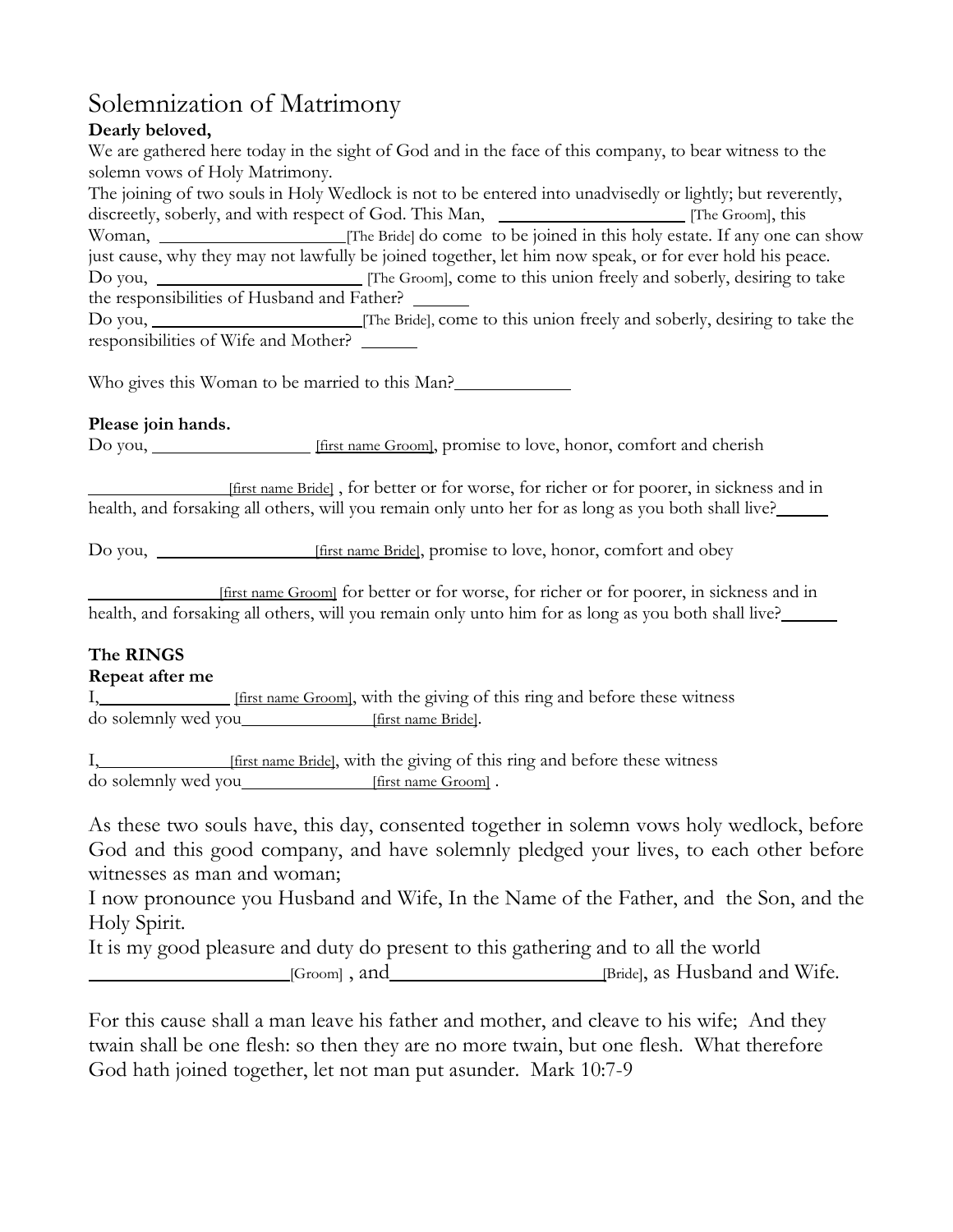#### **AFFIDAVIT and TESTAMENT to a TRUE and LAWFUL MARRIAGE**

In the State or Province of\_\_\_\_\_\_\_\_\_\_\_;

In the County or District of \_\_\_\_\_\_\_\_\_\_\_\_\_\_\_\_\_\_;

By and With the consent and acceptance of the Congregation of His Church at \_\_\_\_\_\_\_\_\_\_\_\_\_\_\_\_\_; By the authority of God, and His Holy Church of the Kingdom of God;

On the <u>sight of the month of second</u>, two thousand and second  $\mu$ , In the sight of God, before the ministry of the Church, and a body of witnesses, and in accordance with the Rites of Holy Matrimony, and the Natural Law Laws and customs of this place, and in the presence of all those congregated as witnesses and remedy to the bona fide and Natural union, I did witness the exchange of solemn vows of marriage between:

|                                                   | Now<br>Husband and Wife                                                            |                |
|---------------------------------------------------|------------------------------------------------------------------------------------|----------------|
|                                                   |                                                                                    |                |
|                                                   |                                                                                    |                |
|                                                   | I have known the Husband since_                                                    |                |
|                                                   |                                                                                    |                |
|                                                   | I do solemnly believe and attest that they are lawfully bound as Husband and Wife, |                |
| Additional information and comments:              |                                                                                    |                |
|                                                   |                                                                                    |                |
|                                                   |                                                                                    |                |
|                                                   | City,<br>State, Postal Code                                                        |                |
| Printed Name                                      |                                                                                    |                |
| Signed                                            |                                                                                    |                |
| Witness:<br>Address<br>Phone<br>Date              |                                                                                    | [Notary Seal:] |
|                                                   |                                                                                    |                |
| [signature of Notary]<br>[printed name of Notary] |                                                                                    |                |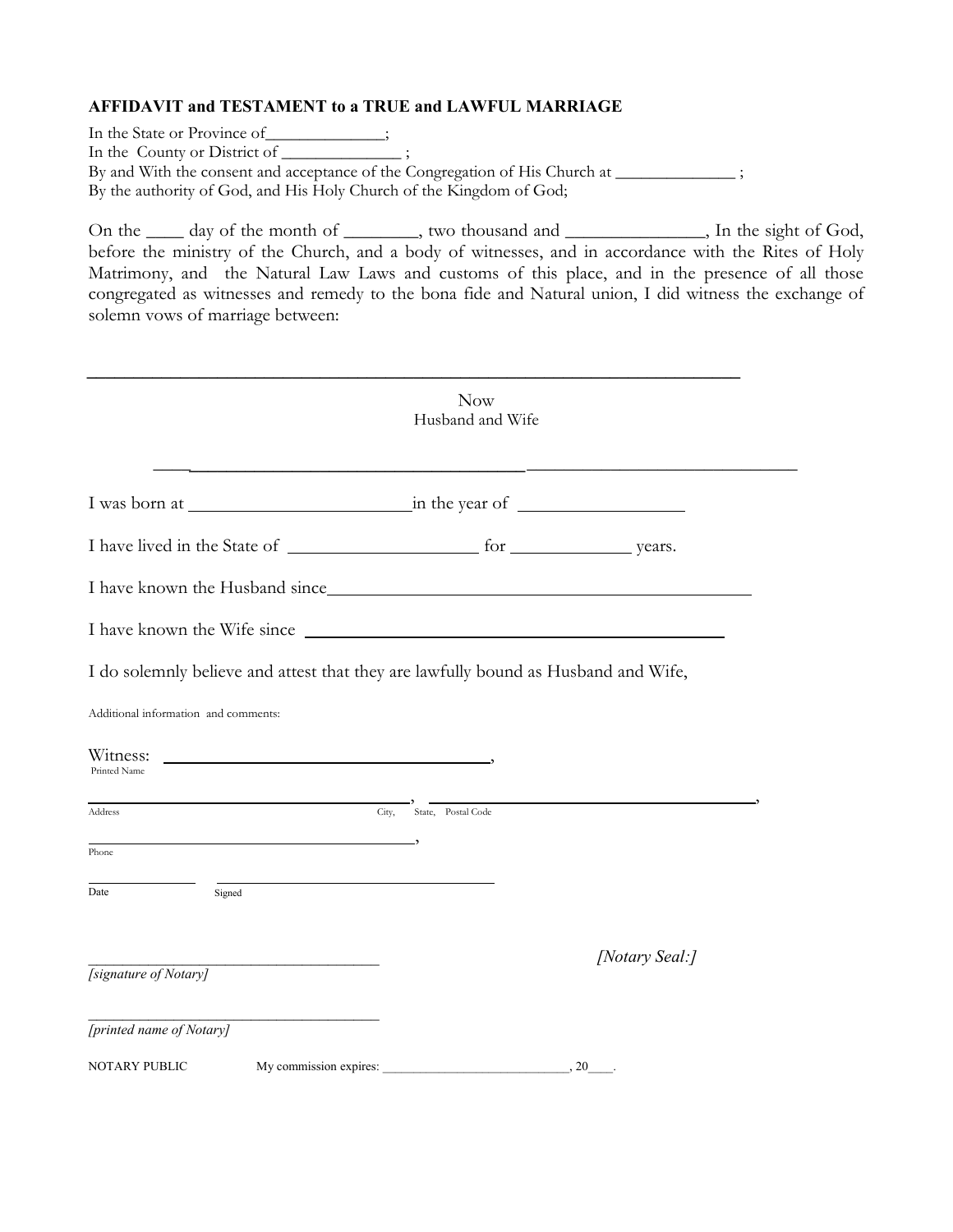## Solemnization of Matrimony

by the Congregation of the People

|                      | in month of ______________, in the year of our Lord Two thousand and _______________________________,<br>in the presence of this company, and before the ministry of His Holy Church, do solemnly witness,<br>confirm, and recognize as Husband and Wife in the Rite of Holy Matrimony and according to common<br>and natural rights of civil liberty, hereby officially certify the exchange of vows, the validity of the lawful<br>and sacred union, and binding Marriage contract of |          |  |
|----------------------|-----------------------------------------------------------------------------------------------------------------------------------------------------------------------------------------------------------------------------------------------------------------------------------------------------------------------------------------------------------------------------------------------------------------------------------------------------------------------------------------|----------|--|
|                      | $\mathsf{And}$ $\mathsf{And}$ $\mathsf{And}$ $\mathsf{And}$ $\mathsf{And}$ $\mathsf{And}$ $\mathsf{And}$ $\mathsf{And}$ $\mathsf{And}$ $\mathsf{And}$ $\mathsf{And}$ $\mathsf{And}$ $\mathsf{And}$ $\mathsf{And}$ $\mathsf{And}$ $\mathsf{And}$ $\mathsf{And}$ $\mathsf{And}$ $\mathsf{And}$ $\mathsf{And}$ $\mathsf{And}$ $\mathsf{And}$ $\mathsf{And}$ $\mathsf{And}$ $\mathsf{$                                                                                                      |          |  |
|                      | Wherefore they are no more twain, but one flesh.<br>What therefore God hath joined together, let not man put asunder. Matthew 19:6                                                                                                                                                                                                                                                                                                                                                      |          |  |
| Name:                | From                                                                                                                                                                                                                                                                                                                                                                                                                                                                                    | Comments |  |
|                      |                                                                                                                                                                                                                                                                                                                                                                                                                                                                                         |          |  |
|                      |                                                                                                                                                                                                                                                                                                                                                                                                                                                                                         |          |  |
|                      |                                                                                                                                                                                                                                                                                                                                                                                                                                                                                         |          |  |
|                      |                                                                                                                                                                                                                                                                                                                                                                                                                                                                                         |          |  |
|                      |                                                                                                                                                                                                                                                                                                                                                                                                                                                                                         |          |  |
|                      |                                                                                                                                                                                                                                                                                                                                                                                                                                                                                         |          |  |
|                      |                                                                                                                                                                                                                                                                                                                                                                                                                                                                                         |          |  |
|                      |                                                                                                                                                                                                                                                                                                                                                                                                                                                                                         |          |  |
| Signed               | a minister of the Church                                                                                                                                                                                                                                                                                                                                                                                                                                                                |          |  |
| Sealed by<br>Signed_ |                                                                                                                                                                                                                                                                                                                                                                                                                                                                                         |          |  |
|                      | δικός του εκκλησία και νόμοs νόμοs λύση και νόμοs συμβατικός και νόμοs ρυθμίζω<br>Suus Sanctus Templum quod instituta apostolica est lex loci solutionis et lex loci contractus et lex loci arbitri.<br>.הכנסייה הקדושה שלו וחוק קנון הוא החוק של מקום של חוזה, וחוק של מקום של בוררות ומקום חוק של פתרון                                                                                                                                                                               |          |  |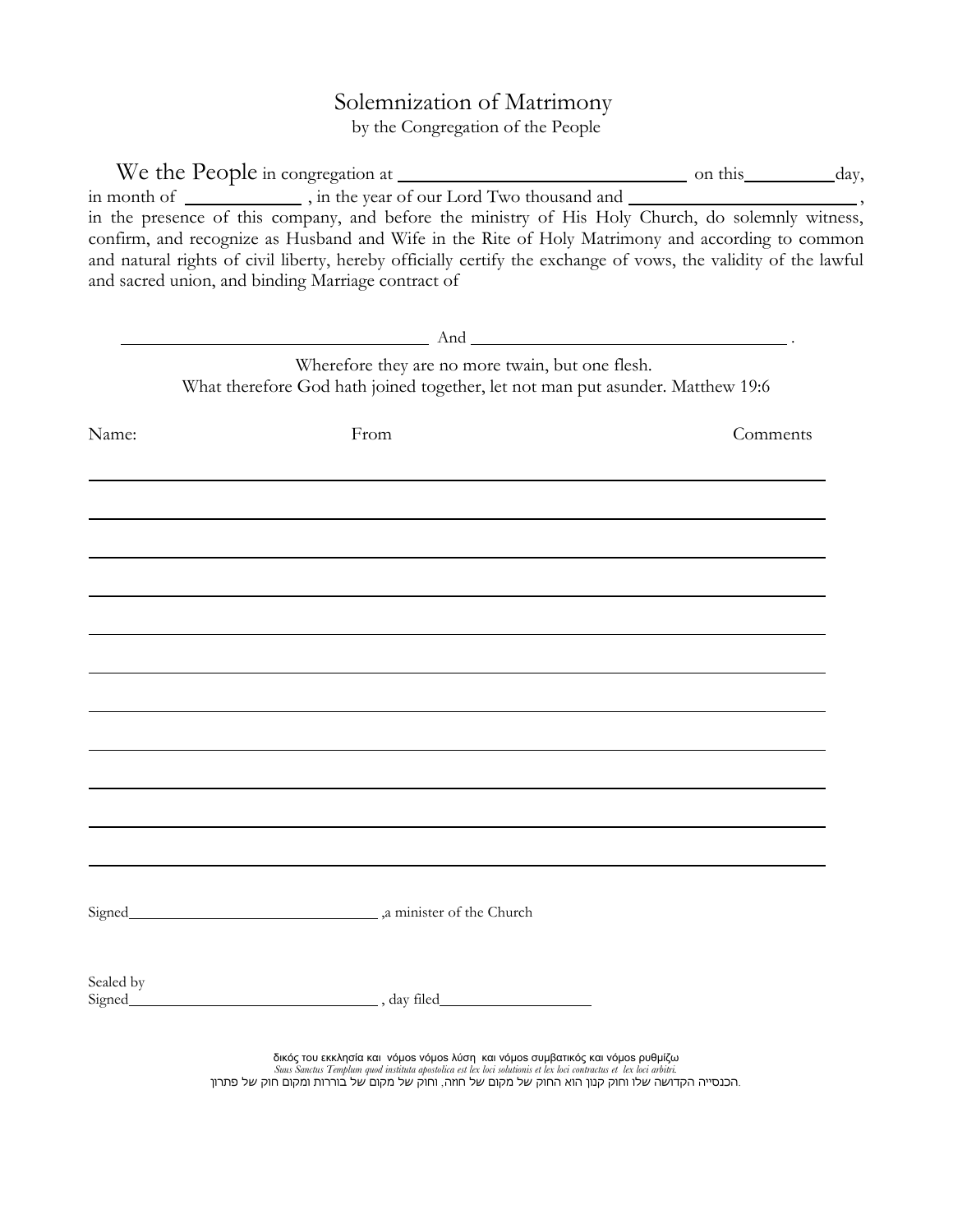|                                                               |                                                                             |       |      | <b>Application for Ministerial Proxy</b> |                                                           |                                                                                                                                                                                                                                |      |  |  |
|---------------------------------------------------------------|-----------------------------------------------------------------------------|-------|------|------------------------------------------|-----------------------------------------------------------|--------------------------------------------------------------------------------------------------------------------------------------------------------------------------------------------------------------------------------|------|--|--|
|                                                               |                                                                             |       |      |                                          |                                                           | Purpose of Form: When a Minister of His Church may not be present to conduct services of the Church a proxy may be<br>appointed to prepare, file and administer the documents on behalf of an Official Minister of His Church. |      |  |  |
|                                                               |                                                                             |       |      |                                          |                                                           | Information included here in is solemnly attested to in good conscience before witnesses. and with seals of the Church.                                                                                                        |      |  |  |
| Left column: Print names of Groom and Bride the day they were |                                                                             |       |      |                                          | Right column: Applicant 's information and his signature. |                                                                                                                                                                                                                                |      |  |  |
|                                                               | born and the location where they were born.<br>Bridegroom and Husband to be |       |      |                                          |                                                           | AND Witness to his signature [ Notary below].<br>Applicant to Perform ceremonial duties as Proxy                                                                                                                               |      |  |  |
| Names                                                         |                                                                             |       |      |                                          | Name [Print]                                              |                                                                                                                                                                                                                                |      |  |  |
| [Maiden]                                                      |                                                                             |       |      |                                          |                                                           |                                                                                                                                                                                                                                |      |  |  |
| Day Born Day                                                  | Month<br>Year                                                               |       |      | Address, City                            |                                                           |                                                                                                                                                                                                                                |      |  |  |
| <b>Birth</b><br>place                                         |                                                                             |       |      |                                          | State, country, Mail code                                 |                                                                                                                                                                                                                                |      |  |  |
|                                                               | Bride and Wife to be                                                        |       |      |                                          |                                                           | Phone or other contact info                                                                                                                                                                                                    |      |  |  |
| Names                                                         |                                                                             |       |      |                                          |                                                           |                                                                                                                                                                                                                                |      |  |  |
| [Maiden]                                                      |                                                                             |       |      |                                          |                                                           | Present Church affiliation, credentials, references [ plus attached]                                                                                                                                                           |      |  |  |
| Day Born Day                                                  |                                                                             | Month |      | Year                                     |                                                           |                                                                                                                                                                                                                                |      |  |  |
| <b>Birth</b>                                                  |                                                                             |       |      |                                          |                                                           |                                                                                                                                                                                                                                |      |  |  |
| place                                                         |                                                                             |       |      |                                          |                                                           |                                                                                                                                                                                                                                |      |  |  |
| <b>Est Time</b>                                               | Month(s)                                                                    |       | Year |                                          |                                                           |                                                                                                                                                                                                                                |      |  |  |
| of<br>Ceremony                                                |                                                                             |       |      |                                          | Signature of Applicant:                                   |                                                                                                                                                                                                                                |      |  |  |
| ocation of                                                    |                                                                             |       |      |                                          |                                                           |                                                                                                                                                                                                                                |      |  |  |
| Ceremony                                                      |                                                                             |       |      |                                          |                                                           |                                                                                                                                                                                                                                |      |  |  |
|                                                               | Official Church Seal only:                                                  |       |      |                                          | Day                                                       | Month                                                                                                                                                                                                                          | Year |  |  |
|                                                               |                                                                             |       |      |                                          |                                                           | Witness for signature or Applicant.                                                                                                                                                                                            |      |  |  |
|                                                               |                                                                             |       |      |                                          | Address, City                                             |                                                                                                                                                                                                                                |      |  |  |
|                                                               |                                                                             |       |      |                                          | State, country, Mail code                                 |                                                                                                                                                                                                                                |      |  |  |
|                                                               |                                                                             |       |      |                                          | Witness Signature                                         |                                                                                                                                                                                                                                |      |  |  |
|                                                               |                                                                             |       |      |                                          |                                                           |                                                                                                                                                                                                                                |      |  |  |
| Official use only:                                            |                                                                             |       |      |                                          | Day                                                       | Month                                                                                                                                                                                                                          | Year |  |  |
|                                                               |                                                                             |       |      |                                          |                                                           |                                                                                                                                                                                                                                |      |  |  |
|                                                               |                                                                             |       |      |                                          |                                                           |                                                                                                                                                                                                                                |      |  |  |
|                                                               |                                                                             |       |      |                                          | [Notary Seal:]                                            |                                                                                                                                                                                                                                |      |  |  |
| [signature of Notary]                                         |                                                                             |       |      |                                          |                                                           |                                                                                                                                                                                                                                |      |  |  |
|                                                               | [prined name of Notary]                                                     |       |      |                                          |                                                           |                                                                                                                                                                                                                                |      |  |  |
| NOTARY PUBLIC<br>My commission expires: 20                    |                                                                             |       |      |                                          |                                                           |                                                                                                                                                                                                                                |      |  |  |